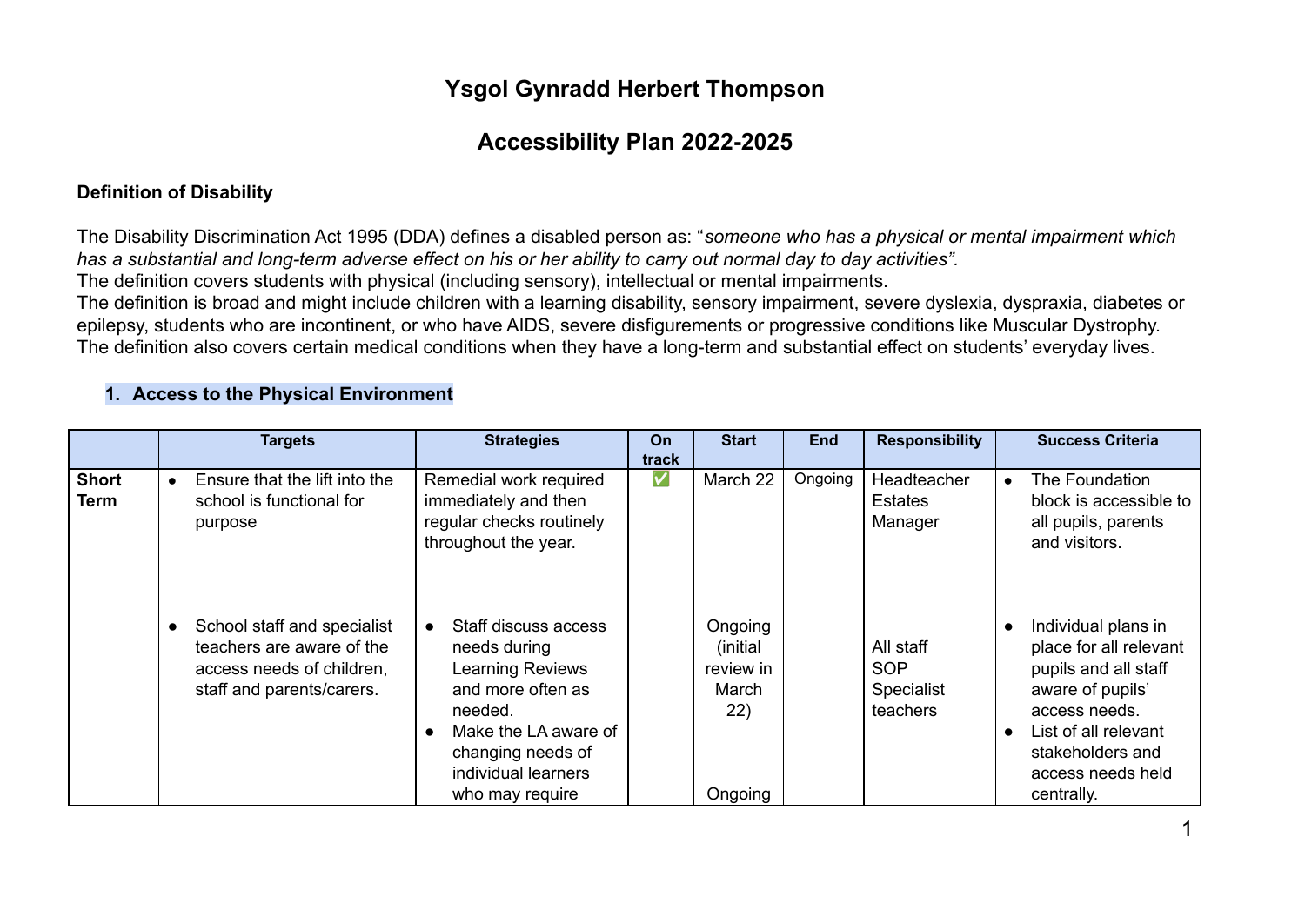|                                                               | access to additional<br>facilities as they<br>progress through the<br>school.<br>Put requests into<br>$\bullet$<br>SOP for accessibility<br>changes to school as<br>needed.                                                                                        | March 22<br>Ongoing | Headteacher<br><b>ALNCo</b> | All stakeholders able<br>$\bullet$<br>to fully access all<br>school activities and<br>reasonable<br>adjustments made<br>as needed.                                                                                   |
|---------------------------------------------------------------|--------------------------------------------------------------------------------------------------------------------------------------------------------------------------------------------------------------------------------------------------------------------|---------------------|-----------------------------|----------------------------------------------------------------------------------------------------------------------------------------------------------------------------------------------------------------------|
| School staff are fully aware<br>$\bullet$<br>of access issues | Create access plans<br>$\bullet$<br>for individual children<br>as part of IDP<br>process, when and<br>where necessary and<br>review often.<br>Create a list of<br>$\bullet$                                                                                        | Ongoing             | All staff                   | Personal emergency<br>$\bullet$<br><b>Evacuation Plans in</b><br>place for identified<br>pupils.<br>All children and staff<br>$\bullet$<br>working with them<br>are safe and<br>confident in the<br>event of a fire. |
| Ensure that all disabled                                      | parents/visitors with<br>disabilities and<br>access needs.                                                                                                                                                                                                         | Ongoing             | Admin staff                 |                                                                                                                                                                                                                      |
| pupils can be safely<br>evacuated                             | Put in place Personal<br>$\bullet$<br>Emergency<br><b>Evacuation Plans for</b><br>identified pupils,<br>where and when<br>necessary.<br>Develop a system to<br>$\bullet$<br>ensure all staff are<br>aware of their<br>responsibilities so<br>that they can be met. | Review<br>March 22  |                             |                                                                                                                                                                                                                      |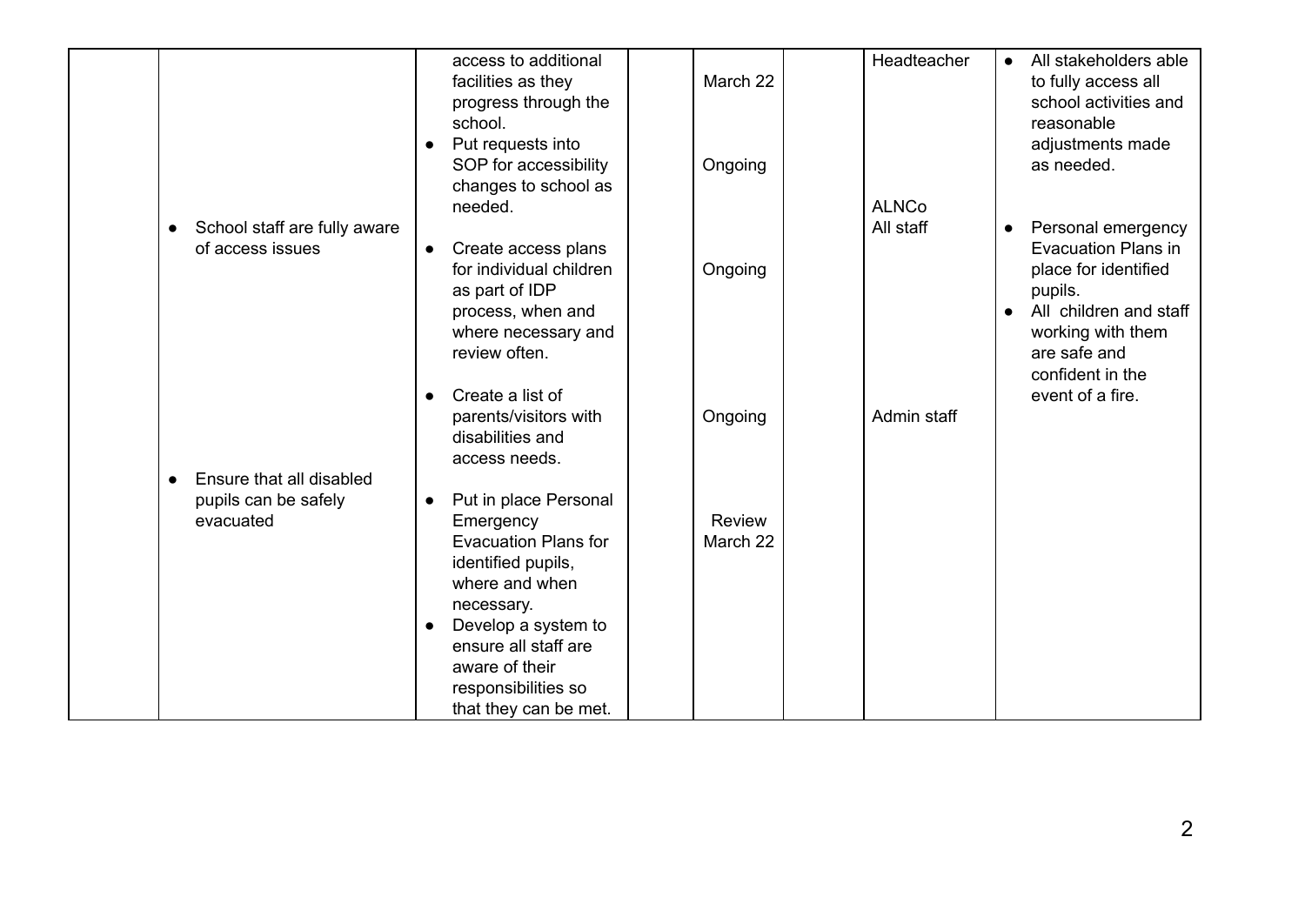| <b>Medium</b><br>term | General site maintenance<br>and upkeep to continue to<br>maximise accessibility for in<br>particular for those with<br>visual impairments.<br>Forward plan for all relevant<br>pupils/cohorts to ensure<br>they can fully access their<br>classrooms and areas.                                                                                                                                 | Re-paint white stripes<br>on edge of all<br>external steps<br>Re-locate classrooms<br>$\bullet$<br>to lower corridors for<br>pupils who have<br>access difficulties.                                                                                                                         | March 22<br>March 22<br>Review<br>annually<br>or as<br>often as<br>needed                        | Estates<br>Manager<br>Headteacher<br><b>SLT</b>                                    | External access is<br>$\bullet$<br>improved for visually<br>impaired people.<br>All pupils can access<br>$\bullet$<br>classroom<br>environments and<br>areas as needed.                                                                                                                                                                                                                   |
|-----------------------|-------------------------------------------------------------------------------------------------------------------------------------------------------------------------------------------------------------------------------------------------------------------------------------------------------------------------------------------------------------------------------------------------|----------------------------------------------------------------------------------------------------------------------------------------------------------------------------------------------------------------------------------------------------------------------------------------------|--------------------------------------------------------------------------------------------------|------------------------------------------------------------------------------------|-------------------------------------------------------------------------------------------------------------------------------------------------------------------------------------------------------------------------------------------------------------------------------------------------------------------------------------------------------------------------------------------|
| Long<br>term          | Ensure all school<br>$\bullet$<br>accommodation meets<br>statutory requirements and<br>meets pupils' individual<br>needs.<br>Respond proactively to<br>ensure that the school<br>environment is accessible<br>to all children awaiting<br>placement at the school.<br>Improve access of toilets<br>with appropriate facilities for<br>pupils, staff and visitors with<br>complex medical needs. | Work in collaboration<br>$\bullet$<br>with LA SOP to<br>ensure all statutory<br>requirements are met<br>and provision is<br>adapted to meet the<br>needs of all learners.<br>Work with LA, SOP<br>$\bullet$<br>officers to ensure<br>accessible facilities<br>are provided for all<br>pupis. | Review<br>Initially<br>annually<br>review<br>or as<br>March 22<br>often as<br>needed<br>March 22 | Headteacher<br><b>SLT</b><br><b>SOP</b><br>Headteacher<br><b>SLT</b><br><b>SOP</b> | School<br>$\bullet$<br>accommodation<br>meets the statutory<br>requirements.<br>School<br>$\bullet$<br>accommodation<br>meets the needs<br>(including changing<br>needs) of individual<br>learners.<br>School environment is<br>accessible to all children<br>who are awaiting<br>placement.<br>School toilets are<br>accessible to all<br>pupils and have the<br>appropriate facilities. |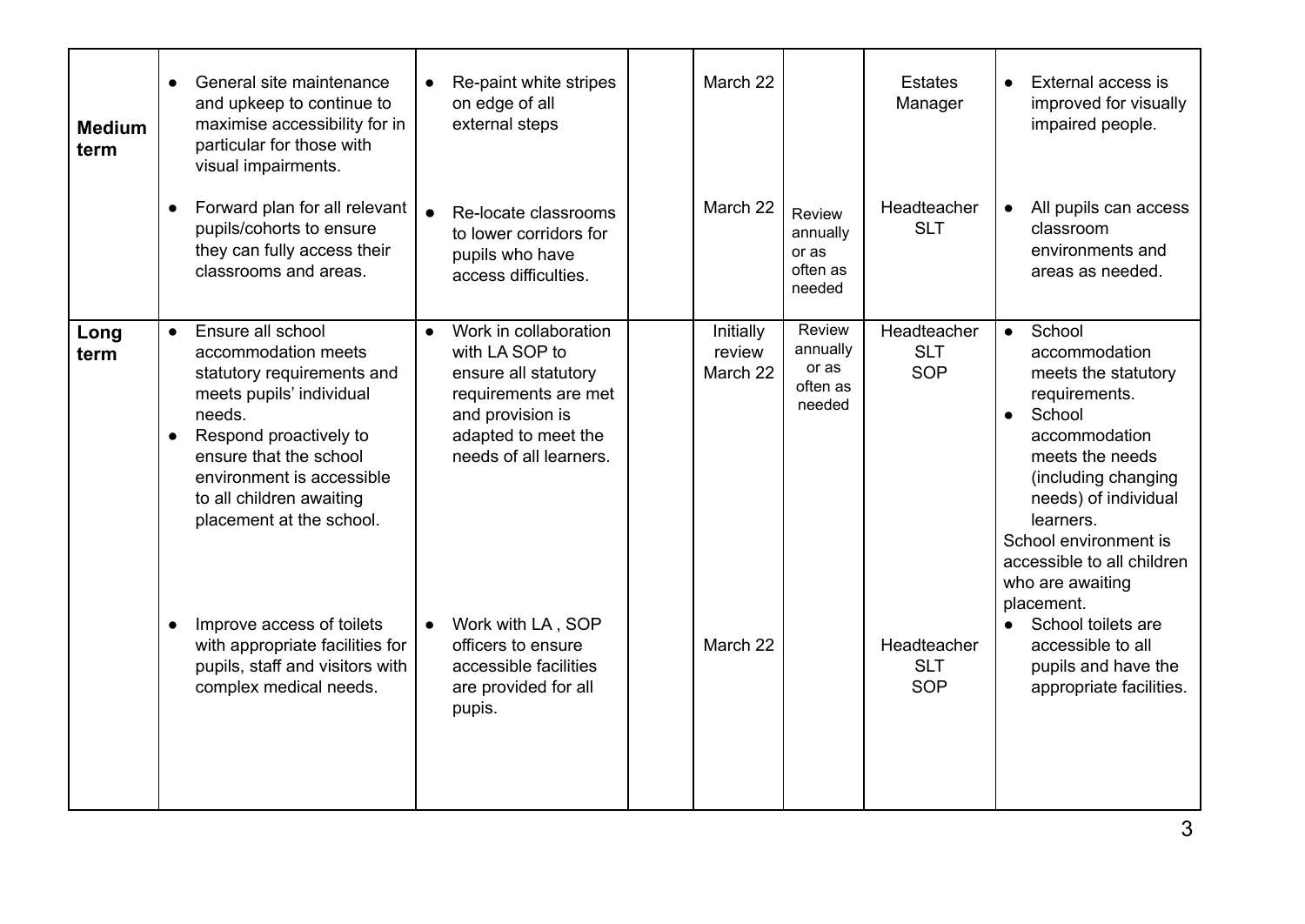### **2. Access to the Curriculum**

|                              | <b>Targets</b>                                                                                | <b>Strategies</b>                                                                                                                                                                  | On<br>track | <b>Start</b> | <b>End</b>                                    | <b>Responsibility</b>              | <b>Success criteria</b>                                                                                                                                                                |
|------------------------------|-----------------------------------------------------------------------------------------------|------------------------------------------------------------------------------------------------------------------------------------------------------------------------------------|-------------|--------------|-----------------------------------------------|------------------------------------|----------------------------------------------------------------------------------------------------------------------------------------------------------------------------------------|
| <b>Short</b><br><b>Term</b>  | Ensure all staff have<br>$\bullet$<br>access to specific<br>training on disability<br>issues. | Identify training needs and<br>$\bullet$<br>inform professional<br>learning planning.<br>Assign training to identified<br>$\bullet$<br>needs e.g. speech, motor<br>skills etc.     |             | March<br>22  |                                               | <b>SLT</b>                         | Raised confidence of<br>$\bullet$<br>staff in understanding<br>disability issues.                                                                                                      |
|                              | Further develop a<br>$\bullet$<br>'Dyslexia Friendly'<br>school.                              | Staff INSET sessions to<br>$\bullet$<br>train staff on further<br>'dyslexia friendly'<br>strategies.<br>Complete school audit for<br>$\bullet$<br>Dyslexia friendly<br>classrooms. |             | March<br>23  | March<br>24<br>*Review<br><b>as</b><br>needed | <b>SLT</b><br>All Staff            | Clear understanding of<br>$\bullet$<br>strengths and ways<br>forward as a Dyslexia<br>friendly school.<br>Raised confidence for<br>staff in using 'dyslexia<br>friendly' strategies.   |
| <b>Medium</b><br><b>Term</b> | Review all curriculum<br>areas to include<br>disability equality.                             | Include specific reference<br>$\bullet$<br>to disability equality in all<br>curriculum reviews.                                                                                    |             | March<br>22  | *Review<br>as<br>needed                       | Curriculum<br>Leader<br><b>SLT</b> | Gradual introduction of<br>disability issues into all<br>curriculum areas through<br>an agreed Equality Impact<br>Assessment cycle and in<br>line with the values based<br>curriculum. |
| <b>Long Term</b>             | Ensure all staff have<br>undertaken disability<br>equality training                           | Ensure all staff attend<br>$\bullet$<br>annual refresher training<br>on Equalities/ Disability<br>Equality Duty.                                                                   |             | Sept 22      | Annually                                      | <b>ALNCo</b>                       | All staff work from a<br>disability equality<br>perspective.                                                                                                                           |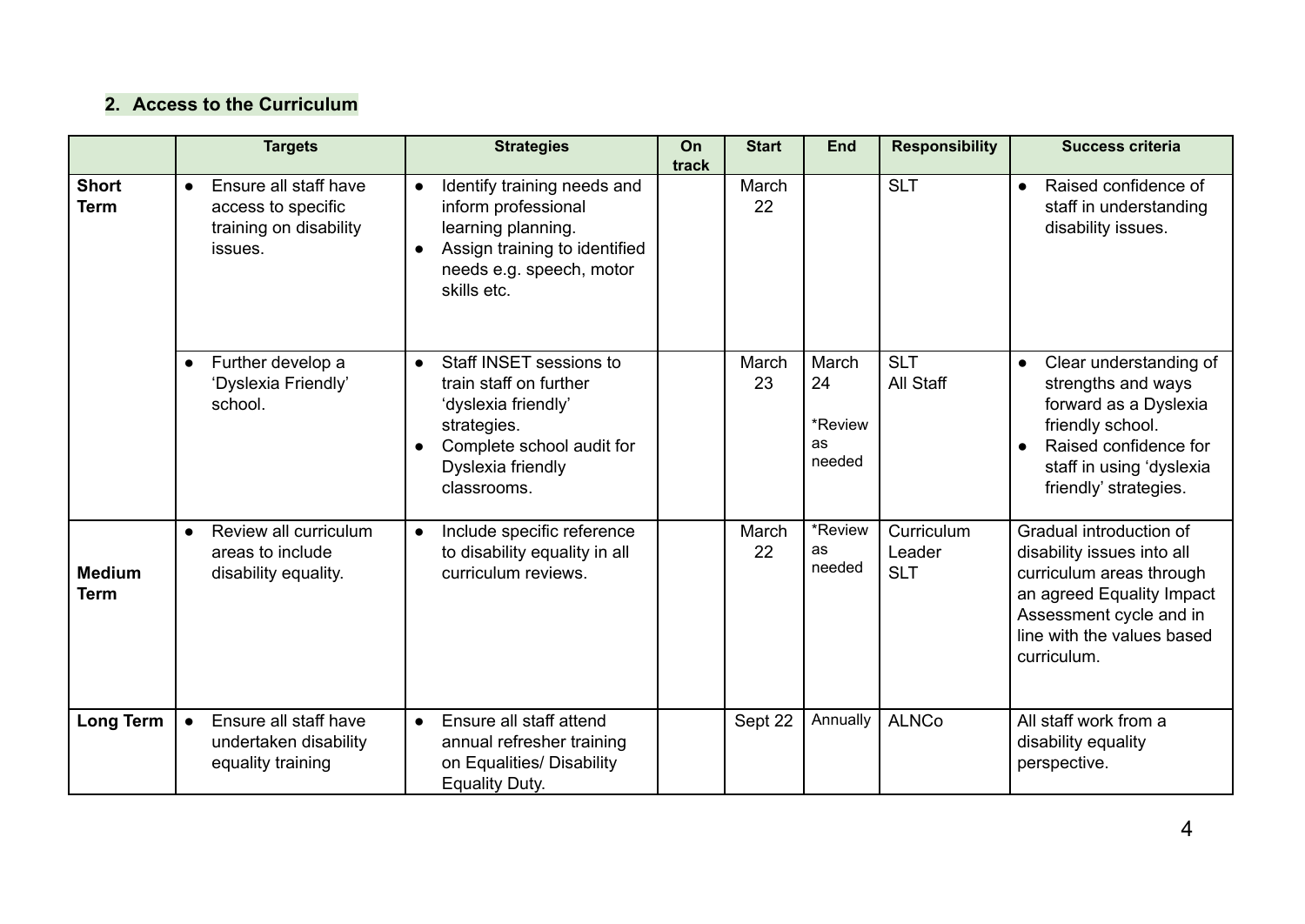|  | Ensure new staff access<br>similar professional |  |  |  |
|--|-------------------------------------------------|--|--|--|
|  | learning.                                       |  |  |  |

## **3. Access to Information**

|                   | <b>Targets</b>                                                                         | <b>Strategies</b>                                                                                                                                                                                                                                                                                                                                                                                                                                                                                                                    | On<br>track | <b>Start</b> | End                         | <b>Responsibility</b>                                  | <b>Success Criteria</b>                                                                                |
|-------------------|----------------------------------------------------------------------------------------|--------------------------------------------------------------------------------------------------------------------------------------------------------------------------------------------------------------------------------------------------------------------------------------------------------------------------------------------------------------------------------------------------------------------------------------------------------------------------------------------------------------------------------------|-------------|--------------|-----------------------------|--------------------------------------------------------|--------------------------------------------------------------------------------------------------------|
| <b>Short Term</b> | Review information to<br>parents/carers to ensure it is<br>accessible.                 | Consult parents/carers<br>$\bullet$<br>about access needs when<br>a child is admitted to<br>school.<br>Review all letters home to<br>$\bullet$<br>ensure they are written in<br>Plain English.<br>Produce newsletter in<br>$\bullet$<br>alternative formats e.g.<br>large print according to<br>need.<br>Publish information on<br>social media platforms but<br>provide written copies as<br>needed.<br><b>Translated welcome</b><br>$\bullet$<br>books created in a range<br>of languages of<br>children/parents at the<br>school. |             | March<br>22  | At<br>least<br>annu<br>ally | SLT/Admin<br><b>EMTAS Lead</b><br>teacher<br>All staff | All parents receive<br>$\bullet$<br>information in a format<br>that is accessible e.g.<br>large print. |
|                   | Inclusive discussion of<br>$\bullet$<br>access to information in all<br>annual reviews | Consult with<br>$\bullet$<br>parents/carers and<br>children about access to<br>information and preferred<br>formats in all reviews                                                                                                                                                                                                                                                                                                                                                                                                   |             | ongoing      |                             | Inclusion<br>Manager                                   | Staff more aware of<br>preferred methods of<br>communication.                                          |